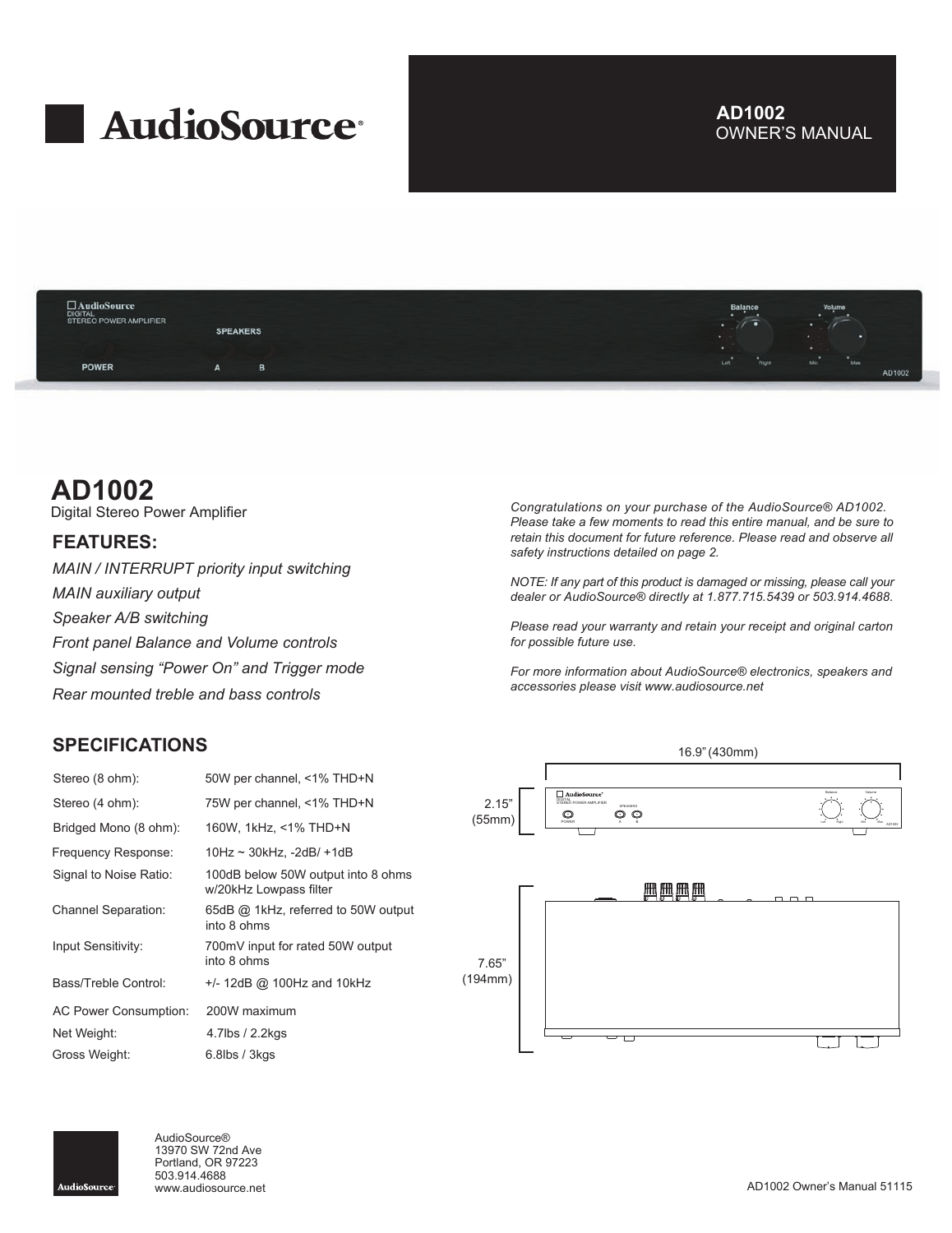# **CAUTION**

**RISK OF ELECTRICAL SHOCK DO NOT OPEN**



CAUTION: TO REDUCE THE RISK OF ELECTRIC SHOCK, DO NOT REMOVE THE COVER. NO USER SERVICABLE PARTS INSIDE. REFER SERVICING TO QUALIFIED PERSONNEL!

EXPLANATION OF SAFETY SYMBOLS



The exclamation point within an equilateral triangle is intended to alert the user of the presence of important operating and maintenance (servicing) instructions in the literature accompanying the appliance.

The lightning flash with the arrowhead symbol within an equilateral triangle is intended to alert the user to the presence of uninsulated "dangerous voltage" within the products' enclosure that may be of sufficient magnitude to constitute a risk of electric shock to persons.

#### **IMPORTANT SAFETY INSTRUCTIONS**

- WARNING: TO PREVENT FIRE OR SHOCK HAZARD, DO NOT EXPOSE THIS APPLIANCE TO RAIN OR MOISTURE. THE APPARATUS SHALL NOT BE EXPOSED TO DRIPPING OR SPLASHING AND THAT OBJECTS FILLED WITH LIQUIDS, SUCH AS VASES, SHALL NOT BE PLACED ON APPARATUS.
- WARNING: TO PREVENT FIRE OF SHOCK HAZARD, DO NOT USE THIS PLUG WITH AN EXTENSION CORD, RECEPTACLE OR OTHER OUTLET UNLESS THE BLADES CAN BE FULLY INSERTED TO PREVENT BLADE EXPOSURE.
- WARNING: THE MAINS PLUG IS USED AS DISCONNECT DEVICE. THE DISCONNECT DEVICE SHALL REMAIN READILY AVAILABLE.
- WARNING: ONLY USE ATTACHMENTS OR ACCESSORIES SPECIFIED OR PROVIDED BY THE MANUFACTURER.
- 1. Read these instructions.
- 2. Keep these instructions.
- 3. Heed all warnings.
- 4. Follow all instructions.
- 5. Do not use this apparatus near water.
- 6. Clean only with dry cloth.
- 7. Do not block any ventilation openings. The ventilation should not be impeded by covering the ventilation openings with items such as newspaper, table cloths, curtains etc. Install in accordance with the manufacturer's instructions.
- 8. Do not install near heat sources such as radiators, heat registers, stoves, or other apparatus (including amplifiers) that produce heat. No open flame sources, such as lighted candles, should be placed on the apparatus.
- 9. Do not defeat the safety purpose of the polarized or grounding type plug. A polarized plug has two blades with one wider than the other. A grounding type plug has two blades and a third grounding prong. The wide blade or third prong is provided for your safety. If the provided plug does not fit into your outlet, consult an electrician for replacement of the obsolete outlet.
- 10. Protect the power cord from being walked on or pinched particularly at the plugs, convenience receptacles, and at the point of exit from the apparatus.
- 11. Only use attacheements/accessories specified by the manufacturer.
- 12. Use only with the cart, stand, tripod, bracket, or table specified by the manufacturer, or sold with the apparatus. When a cart or rack is used, use caution when moving the cart/apparatus combination to avoid injury from tip-over.



- 13. Unplug the apparatus during lightning storms or when unused for long periods of time.
- 14. Refer all servicing to qualified personnel. Servicing is required when the apparatus has been damaged in any way, such as power supply cord or plug is damaged, liquid has been spilled or objects have fallen into the apparatus has been exposed to rain or moisture, does not operate normally, or has been dropped.
- 15. WARNING: To reduce the risk of fire or electric shock, do not expose this apparatus to rain or moisture. The apparatus shall not be exposed to dripping or splashing and that objects filled with liquids, such as vases, shall not be placed on apparatus.
- 16. WARNING: The mains plug/appliance coupler is used as disconnect device, the disconnect device shall remain readily operable.
- 17. This equipment is a Class II or double insulated electrical appliance. It is designed in such a way that it does not require a safety connection to electrical earth.



ATTENTION: RISQUE DE CHOC ELECTRIQUE-NE PAS OUVRIR 18.

 - This lightning flash with arrowhead symbol within an equilateral triangle is intended to alert the user to the presence of non-insulated "dangerous voltage" within the product's enclosure that may be of sufficient magnitude to constitute a risk of electric shock.

 - Warning: to reduce the risk of electric shock, do not remove cover (or back) as there are no user-serviceable parts inside. Refer servicing to qualified personnel. - The exclamation point within an equilateral triangle is intended to alert the user

 to the presence of important operating and maintenance instructions in the literature accompanying the appliance.

MAGNETIC FIELD: !!CAUTION!! Do not locate sensitive high-gain equipment such as preamplifiers or tape decks directly above or below the unit. Because this amplifier has a high power density, it has a strong magnetic field, which can induce hum into unshielded devices that are located nearby. The field is strongest just above and below the unit. If an equipment rack is used, we recommend locating the amplifier(s) in the bottom of the rack and the preamplifier or other sensitive equipment at the top.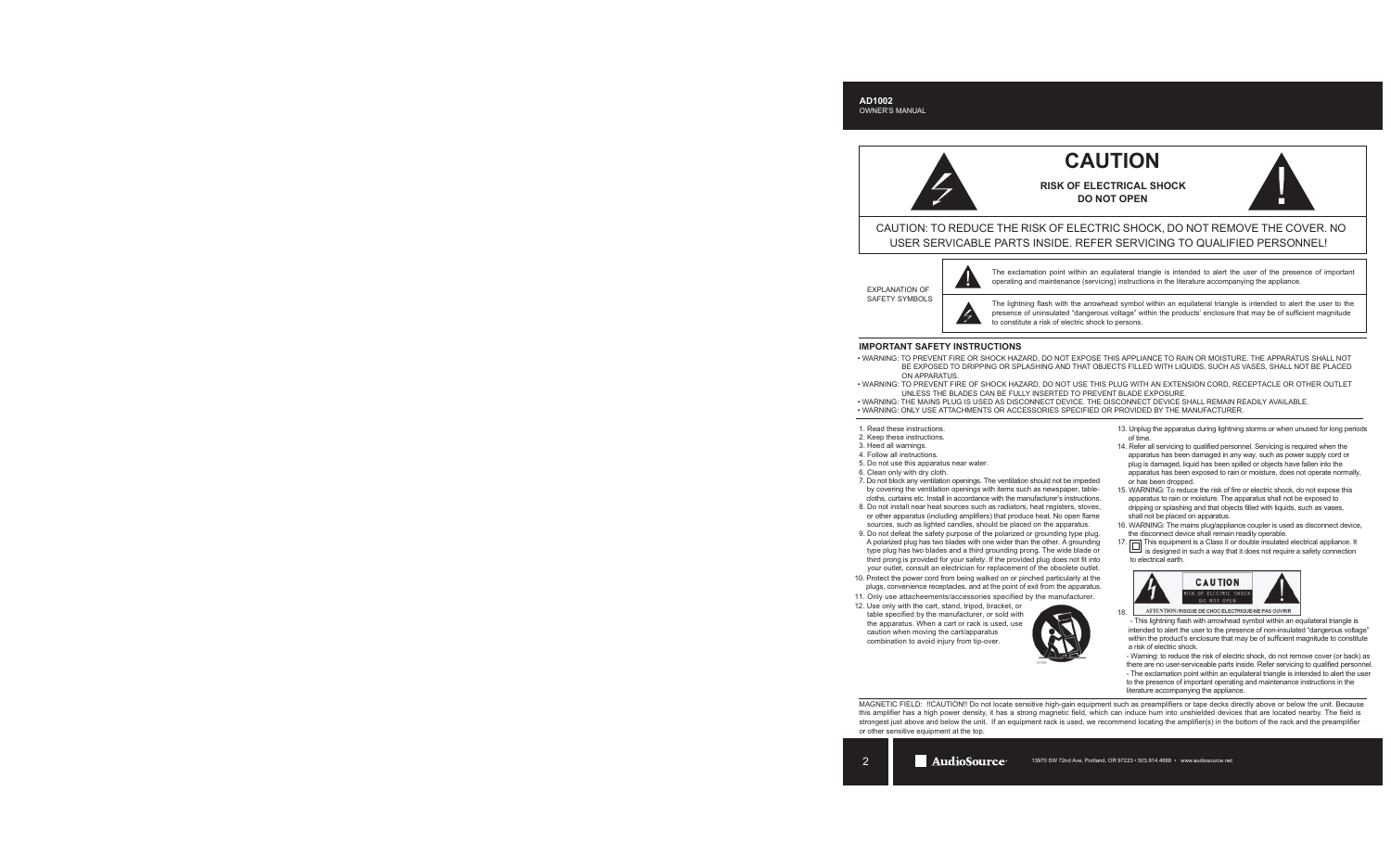#### **AD1002** OWNER'S MANUAL



#### **FRONT PANEL CONTROLS**

#### 1. *Power Switch*

 Switches the AD1002 on or off. A red LED indicates connection to AC power while in standby mode. Turns green indicating audio signal is present.

2. *Speaker Selector*

Selects speaker zone A or B. For A + B zones push both buttons in.

#### 3. *Balance*

- Fades speaker output between the Right and Left Channels 4. *Volume*
- Adjusts amplifier volume.



Connect Commet<br>Receiver Connect Terminals for zone A. Minimum impedance: 8 ohm bridged<br>Here **Connect A. Minimum impedance: 8 ohm bridged** or 4 ohm stereo.

#### 13. *Speaker Zone B Output*

Speaker output terminals for zone B. Minimum impedance: 8 ohm bridged or 4 ohm stereo.

#### **SPEAKER TERMINALS - STEREO MODE**

For stereo output connect the speaker's positive (red) terminal to the amplifier's positive (red) terminal, and the speaker's negative (black) terminal to the amplifier's negative (black) terminal for each Right and Left speaker.

#### **SPEAKER TERMINALS - BRIDGED MODE**

Place the "MODE" switch in the "BRIDGED" position and use both red terminals to connect to the speaker. Connect the speaker's positive (red) terminal to the amplifier's red (+) terminal noted next to the bridging mark, and the speaker's negative (black) terminal to the amplifier's unmarked positive (red) terminal.

**NOTE:** Only one zone (A or B) can be bridged. Do not attempt to bridge both A and B speaker terminals! This may result in a lower impedance than the amplifier is designed for and may damage your amplifier. The minimum impedance for the total load connected in bridged mode is 8 ohms.

#### **NOTE:** Use Class 2 wiring for speaker connections.

To wire the output connector: 1. Strip the insulation off each speaker wire to expose 3/8" (10 mm) of bare conductor. 2. Unscrew the output terminal binding post several twists, insert each wire into the correct terminal. 3. Tighten binding post by twisting clock-wise until it is firmly clamping the speaker wire. Warning: While the amplifier does self-protect under most improper output conditions, misconfiguration of loudspeaker mode and incorrect connection of loudspeakers could damage connected loudspeakers and/or amplifier. Please refer installation to a qualified installation professional, and always check state and local electrical codes when installing.

**NOTE:** To prevent sonic degradation in your speaker installation, total speaker wire resistance should be kept below 0.5 ohms. This table lists recommended speaker wire gauge versus wire run length.

#### **50' or less - 16 Gauge 2-Cond. CL3 Rated**

**50' - 150' - 12 Gauge 2-Cond. CL3 Rated 150' - 200' - 10 Gauge 2-Cond. CL3 Rated**

#### 14.  *Power Cord*

This amplifier is configured for operation at 115V (North America). A fuse located internally protection from fault conditions. Refer to qualified service personel should this need to be replaced.

#### **REAR PANEL CONTROLS**

#### 6. *Bass and Treble Controls*

These controls can adjust bass and treble frequencies +/- 12dB at 100Hz and 10kHz.

**Receiver Here**

#### 7. *Interupting Line Input*

This is the secondary input, use MAIN IN for your main input. INTERRUPTING INPUT can be used if a second source is desired and takes over when signal is present and has at least a 5mV level. When there is no signal, or a signal with less than 5mV level, the amp switches back to MAIN IN after a brief delay.

#### 8.  *Main Input/Output*

MAIN IN should be used as the "primary" or main input for the amplifier. Connect your receiver or main source to this input. Use MAIN OUT to pass MAIN IN signal to another amplifier.

#### 9. *12V Trigger*

Allows the AD1002 to be powered on by other electronics or to power on other electronics via a 3.5mm mini phone plug cable.

#### 10. *Mode Select Switch*

Switches the amplifier from Stereo mode to Bridged mode.

#### **STEREO MODE**

If you will be connecting one or two pair of speakers to the amplifier, place the switch in the "Stereo" position. NOTE: For playing 2 pairs of speakers (A plus B), make sure each speaker has an impedance of 8 ohms or greater.

#### **BRIDGED MODE**

When set to "Bridged" mode, the amplifier is a single channel mono amplifier.

#### **BRIDGED MODE- MONO APPLICATION**

For bridged mode, playing Right and Left together as mono output, plug RCA cables in to Right and Left RCA at MAIN input.

Set the MODE switch to BRIDGED and follow the instructions

for bridged speaker connection in the SPEAKER TERMINALS section of this manual.

NOTE:*The AD1002 supplies 160W in bridged mode, Please verify that your speakers are capable of handling such power to avoid possible damage!*

#### 11. *AUTO ON Select Switch*

Power can be turned on and off manually via the switch on the front panel or automatically by signal sensing. Set it to NORMAL for manual power on/off. Set to AUTO for signal sensing; the amp will turn on when audio signal is detected at the inputs. NOTE: The front panel power switch must be in the delected at the inputs. NOTE. The flont panel power switch i<br>ON position (pushed in) for the AUTO ON featue to operate.